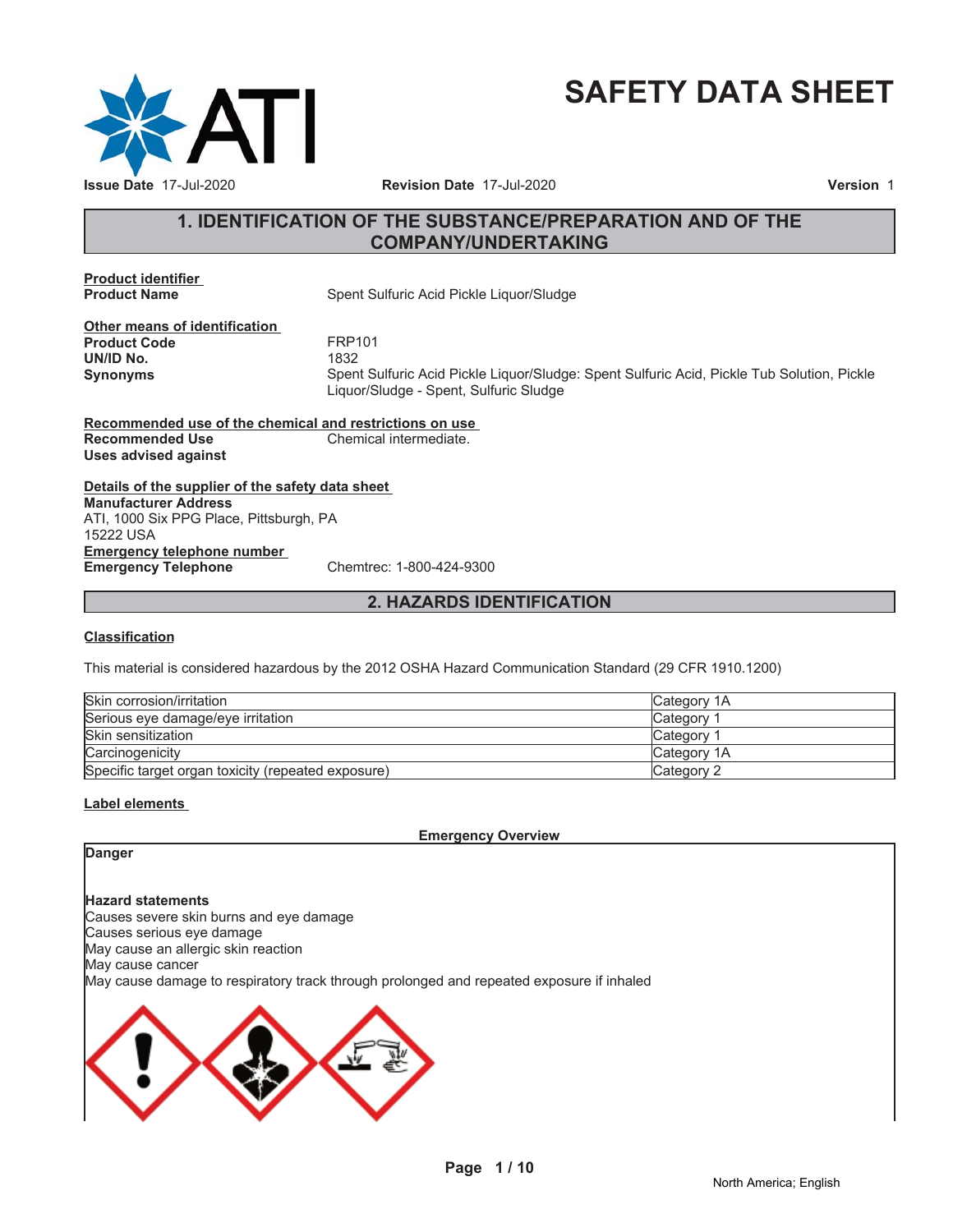| Appearance Dark grey/black liquid/sludge | <b>Physical state Liquid/Sludge</b> | Odor<br><b>Odorless</b> |
|------------------------------------------|-------------------------------------|-------------------------|
|                                          |                                     |                         |

#### **Precautionary Statements - Prevention**

Do not handle until all safety precautions have been read and understood Do not breathe gas/mist/vapor/spray Wear protective gloves/protective clothing/eye protection/face protection Contaminated work clothing should not be allowed out of the workplace

#### **Precautionary Statements - Response**

IF SWALLOWED: Rinse mouth. Do NOT induce vomiting. Immediately call a POISON CENTER or doctor/physician

IF ON SKIN (or hair): Wash with plenty of water and soap. Remove/Take off immediately all contaminated clothing. Rinse skin with water/shower

If skin irritation or rash occurs: Get medical advice/attention

IF INHALED: Remove victim to fresh air and keep at rest in a position comfortable for breathing

IF IN EYES: Rinse cautiously with water for several minutes. Remove contact lenses, if present and easy to do. Continue rinsing Wash contaminated clothing before reuse

#### **Precautionary Statements - Storage**

Store in corrosion-resistant container

#### **Precautionary Statements - Disposal**

Dispose of contents/container to an approved waste disposal plant

#### **Hazards not otherwise classified (HNOC)**

Not applicable

**Other Information** .

### **3. COMPOSITION/INFORMATION ON INGREDIENTS**

**Synonyms** Spent Sulfuric Acid Pickle Liquor/Sludge: Spent Sulfuric Acid, Pickle Tub Solution, Pickle Liquor/Sludge - Spent, Sulfuric Sludge.

| <b>Chemical Name</b> | <b>CAS No.</b> | Weight-%   |
|----------------------|----------------|------------|
| Water                | 7732-18-5      | $10 - 75$  |
| Diiron trioxide      | 1309-37-1      | $0.1 - 50$ |
| <b>Iron</b>          | 7439-89-6      | $0.1 - 50$ |
| Sulfuric acid        | 7664-93-9      | $2 - 25$   |
| Calcium dihydroxide  | 1305-62-0      | $0 - 7.5$  |
| Chromium Oxide       | 1308-38-9      | $0 - 5$    |
| Nickel monoxide      | 1313-99-1      | $0 - 5$    |
| Aluminum             | 7429-90-5      | $0 - 5$    |
| Manganese            | 7439-96-5      | $0 - 5$    |
| Nickel               | 7440-02-0      | $0 - 5$    |
| Chromium             | 7440-47-3      | $0 - 5$    |
|                      |                |            |

# **4. FIRST AID MEASURES**

#### **First aid measures**

| Eye contact  | In case of contact with eyes, rinse immediately. If eye irritation persists: Get medical<br>advice/attention.                               |
|--------------|---------------------------------------------------------------------------------------------------------------------------------------------|
| Skin Contact | Wash off immediately with soap and plenty of water. Remove/Take off immediately all<br>contaminated clothing. Rinse skin with water/shower. |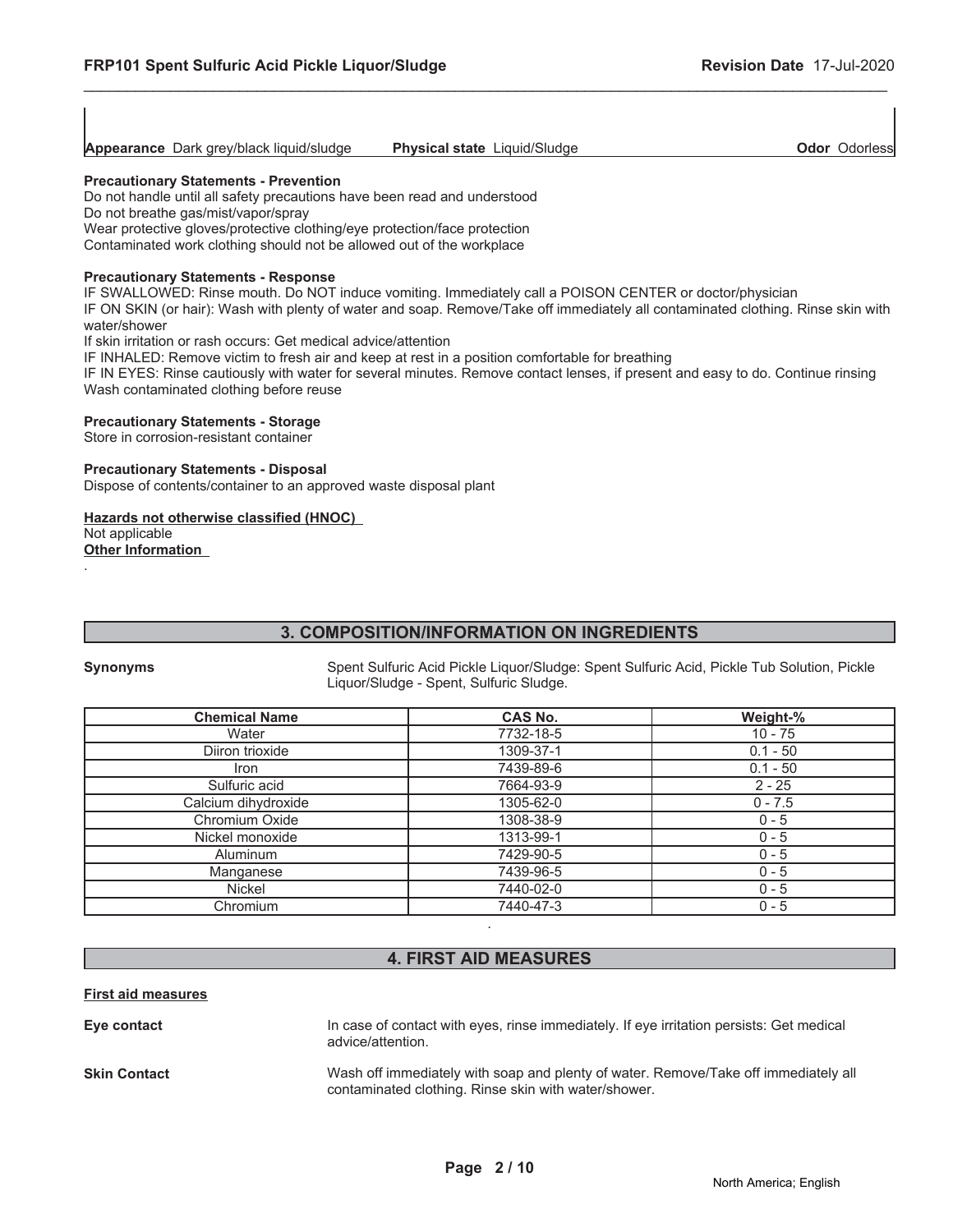| <b>Inhalation</b> | IF INHALED: Remove victim to fresh air and keep at rest in a position comfortable for<br>breathing; Call a physician or poison control center immediately.                                                              |
|-------------------|-------------------------------------------------------------------------------------------------------------------------------------------------------------------------------------------------------------------------|
| Ingestion         | Do NOT induce vomiting. Have patient drink large quantities of water if able. Call Physician<br>immediately for further instructions.                                                                                   |
|                   | Most important symptoms and effects, both acute and delayed                                                                                                                                                             |
| <b>Symptoms</b>   | May cause acute gastrointestinal effects if swallowed. Contact with skin may cause skin<br>burns. May cause breathing difficulties if inhaled. Contact with eyes may cause burning<br>sensation or redness in the eyes. |
|                   | Indication of any immediate medical attention and special treatment needed                                                                                                                                              |

**Note to physicians** Treat symptomatically.

# **5. FIRE-FIGHTING MEASURES**

#### **Suitable extinguishing media** Non-combustible.

**Unsuitable extinguishing media** Non-combustible.

#### **Specific hazards arising from the chemical** Non-combustible.

**Hazardous combustion products**Hexavalent Chromium (Chromium VI) may cause lung, nasal, and/or sinus cancer.

**Explosion data Sensitivity to Mechanical Impact** None. **Sensitivity to Static Discharge** None.

#### **Protective equipment and precautions for firefighters**

Firefighters should wear self-contained breathing apparatus and full firefighting turnout gear.

### **6. ACCIDENTAL RELEASE MEASURES**

#### **Personal precautions, protective equipment and emergency procedures**

| <b>Personal precautions</b>                          | Use personal protective equipment as required.                                                                                                                                                 |  |  |
|------------------------------------------------------|------------------------------------------------------------------------------------------------------------------------------------------------------------------------------------------------|--|--|
| For emergency responders                             | Use personal protective equipment as required. Follow Emergency Response Guidebook,<br>Guide No. 137.                                                                                          |  |  |
| <b>Environmental precautions</b>                     |                                                                                                                                                                                                |  |  |
| <b>Environmental precautions</b>                     | Collect spillage to prevent release to the environment.                                                                                                                                        |  |  |
| Methods and material for containment and cleaning up |                                                                                                                                                                                                |  |  |
| <b>Methods for containment</b>                       | Prevent further leakage or spillage if safe to do so.                                                                                                                                          |  |  |
| Methods for cleaning up                              | Wash the spill location thoroughly with water. Neutralize washwaters with soda ash or lime.<br>Respiratory protection may be needed. Skin and eye protection should be used during<br>cleanup. |  |  |

#### **7. HANDLING AND STORAGE**

#### **Precautions for safe handling**

**Advice on safe handling** Handle in accordance with good industrial hygiene and safety practice. Ensure adequate ventilation, especially in confined areas. Do not breathe gas/mist/vapor/spray.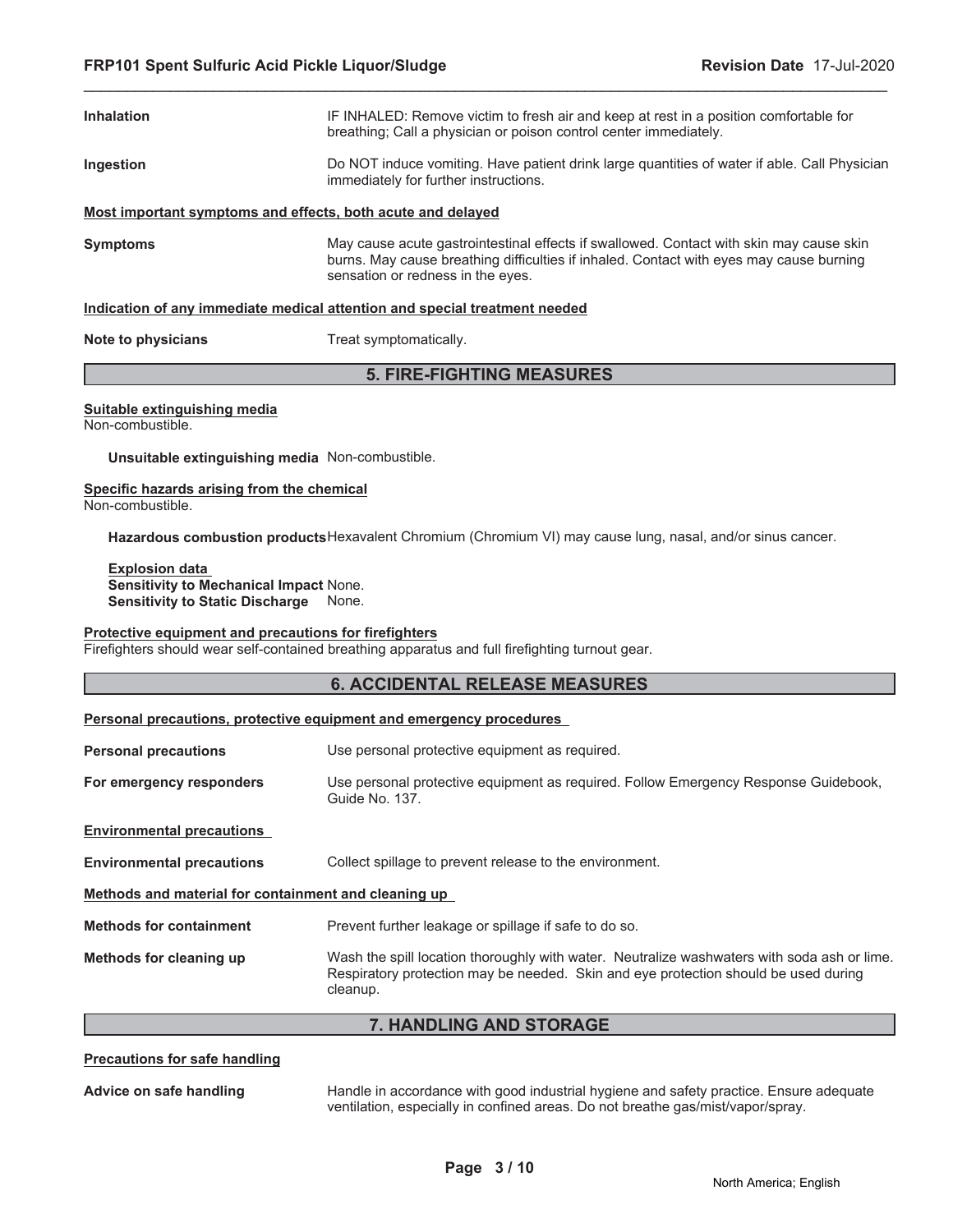#### **Conditions for safe storage, including any incompatibilities**

**Storage Conditions** Keep in corrosion resistant containers.

**Incompatible materials** Organic materials, chlorates, carbides, and metals that react with acids, such as aluminum, magnesium, and zinc.

# **8. EXPOSURE CONTROLS/PERSONAL PROTECTION**

\_\_\_\_\_\_\_\_\_\_\_\_\_\_\_\_\_\_\_\_\_\_\_\_\_\_\_\_\_\_\_\_\_\_\_\_\_\_\_\_\_\_\_\_\_\_\_\_\_\_\_\_\_\_\_\_\_\_\_\_\_\_\_\_\_\_\_\_\_\_\_\_\_\_\_\_\_\_\_\_\_\_\_\_\_\_\_\_\_\_\_\_\_

#### **Control parameters**

| <b>Chemical Name</b>             | <b>ACGIH TLV</b>                                                                                                                                                     | <b>OSHA PEL</b>                                                                                                                                         |
|----------------------------------|----------------------------------------------------------------------------------------------------------------------------------------------------------------------|---------------------------------------------------------------------------------------------------------------------------------------------------------|
| Water<br>7732-18-5               |                                                                                                                                                                      |                                                                                                                                                         |
| Iron<br>7439-89-6                |                                                                                                                                                                      |                                                                                                                                                         |
| Diiron trioxide<br>1309-37-1     |                                                                                                                                                                      |                                                                                                                                                         |
| Sulfuric acid<br>7664-93-9       | TWA: $0.2 \text{ mg/m}^3$ thoracic fraction                                                                                                                          | TWA: 1 $mg/m3$                                                                                                                                          |
| Calcium dihydroxide<br>1305-62-0 |                                                                                                                                                                      |                                                                                                                                                         |
| Nickel monoxide<br>1313-99-1     | TWA: 0.2 mg/m <sup>3</sup> Ni inhalable fraction                                                                                                                     | TWA: $1 \text{ mg/m}^3$ Ni                                                                                                                              |
| Nickel<br>7440-02-0              | TWA: $1.5 \text{ mg/m}^3$ inhalable fraction                                                                                                                         | TWA: 1 $mq/m3$                                                                                                                                          |
| Manganese<br>7439-96-5           | TWA: 0.02 mg/m <sup>3</sup> respirable fraction<br>TWA: 0.1 mg/m <sup>3</sup> inhalable fraction TWA:<br>$0.02$ mg/m <sup>3</sup> Mn<br>TWA: $0.1 \text{ mg/m}^3$ Mn | (vacated) STEL: 3 mg/m <sup>3</sup> fume<br>(vacated) Ceiling: 5 mg/m <sup>3</sup><br>Ceiling: 5 mg/m <sup>3</sup> fume Ceiling: 5 mg/m <sup>3</sup> Mn |
| Chromium Oxide<br>1308-38-9      |                                                                                                                                                                      |                                                                                                                                                         |
| Chromium<br>7440-47-3            | TWA: $0.5$ mg/m <sup>3</sup>                                                                                                                                         | TWA: 1 $mg/m3$                                                                                                                                          |
| Aluminum<br>7429-90-5            | TWA: 1 $mq/m3$ respirable fraction                                                                                                                                   | TWA: $15 \text{ mg/m}^3$ total dust<br>TWA: $5 \text{ mg/m}^3$ respirable fraction                                                                      |

#### **Appropriate engineering controls**

**Engineering Controls** Avoid generation of uncontrolled mist. Local exhaust ventilation during processing is recommended.

#### **Individual protection measures, such as personal protective equipment**

|                                | BUVAIA 41. AND AUFMALI<br>---------                                                                                                                                                                                                                                                                                                                                    |
|--------------------------------|------------------------------------------------------------------------------------------------------------------------------------------------------------------------------------------------------------------------------------------------------------------------------------------------------------------------------------------------------------------------|
| General Hygiene Considerations | Handle in accordance with good industrial hygiene and safety practice.                                                                                                                                                                                                                                                                                                 |
| <b>Respiratory protection</b>  | When gases/mists/vapors are generated and if exposure limits are exceeded or irritation is<br>experienced, proper approved respiratory protection should be worn. Positive-pressure<br>supplied air respirators may be required for high airborne contaminant concentrations.<br>Respiratory protection must be provided in accordance with current local regulations. |
| Skin and body protection       | Wear impervious protective clothing, including boots, gloves, lab coat, apron or coveralls,<br>as appropriate, to prevent skin contact.                                                                                                                                                                                                                                |
| Eye/face protection            | If a risk of eye injury or irritation is present, appropriate eye protection is recommended; for<br>example, tight-fitting goggles, foam-lined safety glasses, face shield, or other protective<br>equipment that shields the eyes.                                                                                                                                    |
|                                |                                                                                                                                                                                                                                                                                                                                                                        |

#### **9. PHYSICAL AND CHEMICAL PROPERTIES**

#### **Information on basic physical and chemical properties**

**Physical state Liquid/Sludge**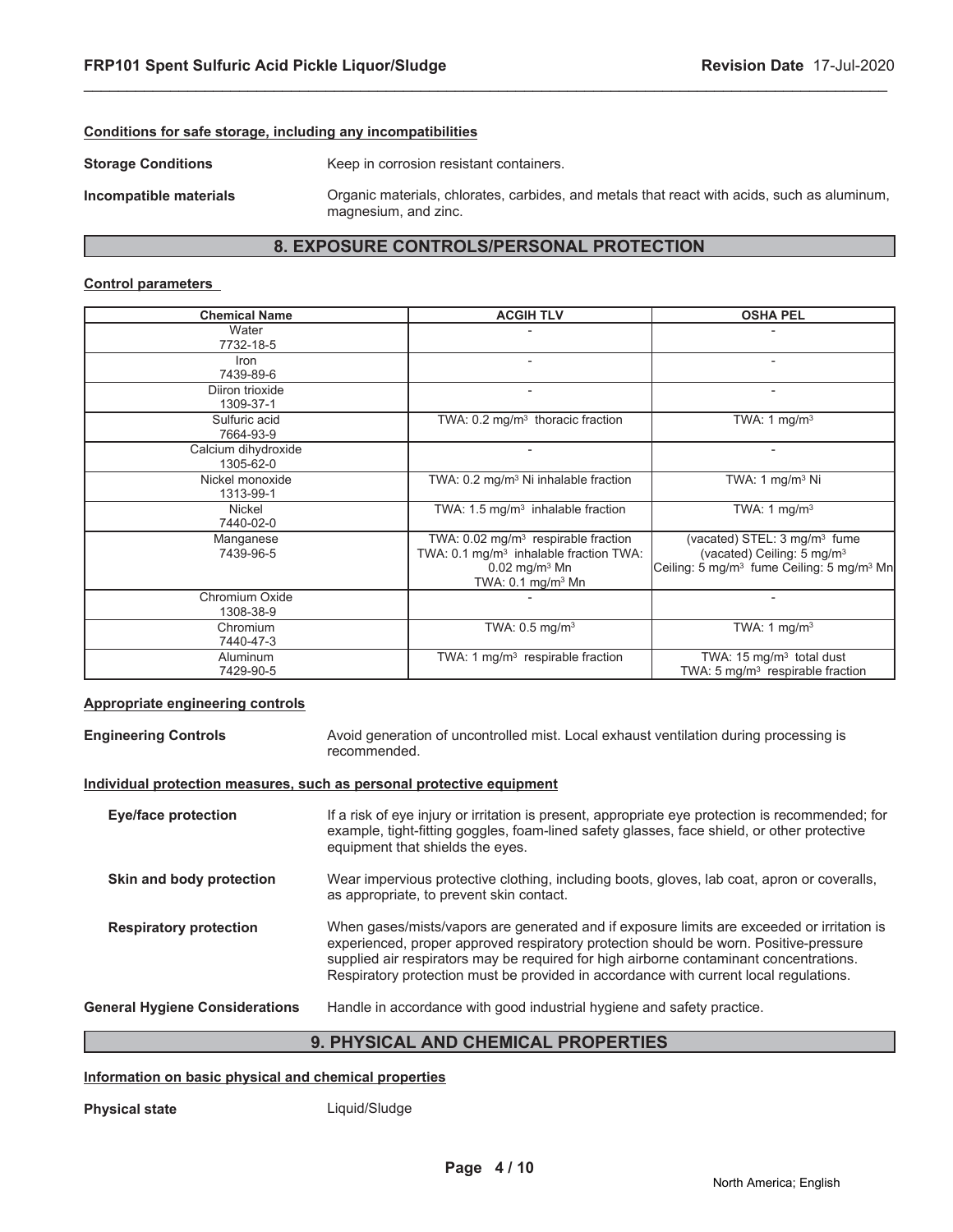| Appearance<br>Color                                                                                    | Dark grey/black liquid/sludge<br>Dark grey/black | Odor<br><b>Odor threshold</b>    | <b>Odorless</b><br>Not applicable |
|--------------------------------------------------------------------------------------------------------|--------------------------------------------------|----------------------------------|-----------------------------------|
| <b>Property</b><br>рH<br>Melting point / freezing point                                                | <b>Values</b><br>$<$ 1<br>$< 0$ °C / < 32 °F     | Remarks • Method                 |                                   |
| Boiling point / boiling range                                                                          | $> 100$ °C $/ > 212$ °F                          |                                  |                                   |
| <b>Flash point</b><br><b>Evaporation rate</b>                                                          |                                                  | Not applicable                   |                                   |
| Flammability (solid, gas)<br><b>Flammability Limit in Air</b>                                          |                                                  | Not flammable                    |                                   |
| <b>Upper flammability limit:</b><br>Lower flammability limit:                                          |                                                  |                                  |                                   |
| Vapor pressure<br><b>Vapor density</b>                                                                 |                                                  | Not applicable<br>Not applicable |                                   |
| <b>Specific Gravity</b><br><b>Water solubility</b>                                                     |                                                  | Miscible                         |                                   |
| Solubility in other solvents                                                                           |                                                  |                                  |                                   |
| <b>Partition coefficient</b><br><b>Autoignition temperature</b>                                        |                                                  | Not applicable<br>Not applicable |                                   |
| <b>Decomposition temperature</b><br><b>Kinematic viscosity</b>                                         |                                                  | Not applicable                   |                                   |
| <b>Dynamic viscosity</b><br><b>Explosive properties</b><br><b>Oxidizing properties</b>                 | Not applicable<br>Not applicable                 | Not applicable                   |                                   |
| <b>Other Information</b>                                                                               |                                                  |                                  |                                   |
| <b>Softening point</b><br>Molecular weight<br>VOC Content (%)<br><b>Density</b><br><b>Bulk density</b> | Not applicable                                   |                                  |                                   |

# **10. STABILITY AND REACTIVITY**

#### **Reactivity**

Reacts with organic materials, chlorates, carbides, and metals that react with acids, such as aluminum, magnesium, and zinc.

#### **Chemical stability**

Stable under normal conditions.

#### **Possibility of Hazardous Reactions**

Reacts with organic materials, chlorates, carbides, and metals that react with acids, such as aluminum, magnesium, and zinc.

**Hazardous polymerization** Hazardous polymerization does not occur.

#### **Conditions to avoid**

Heat. Agitation.

#### **Incompatible materials**

Organic materials, chlorates, carbides, and metals that react with acids, such as aluminum, magnesium, and zinc.

#### **Hazardous Decomposition Products**

Sulfur dioxide may cause increased respiratory symptoms and/or difficulty in breathing. Hexavalent Chromium (Chromium VI) may cause lung, nasal, and/or sinus cancer.

# **11. TOXICOLOGICAL INFORMATION**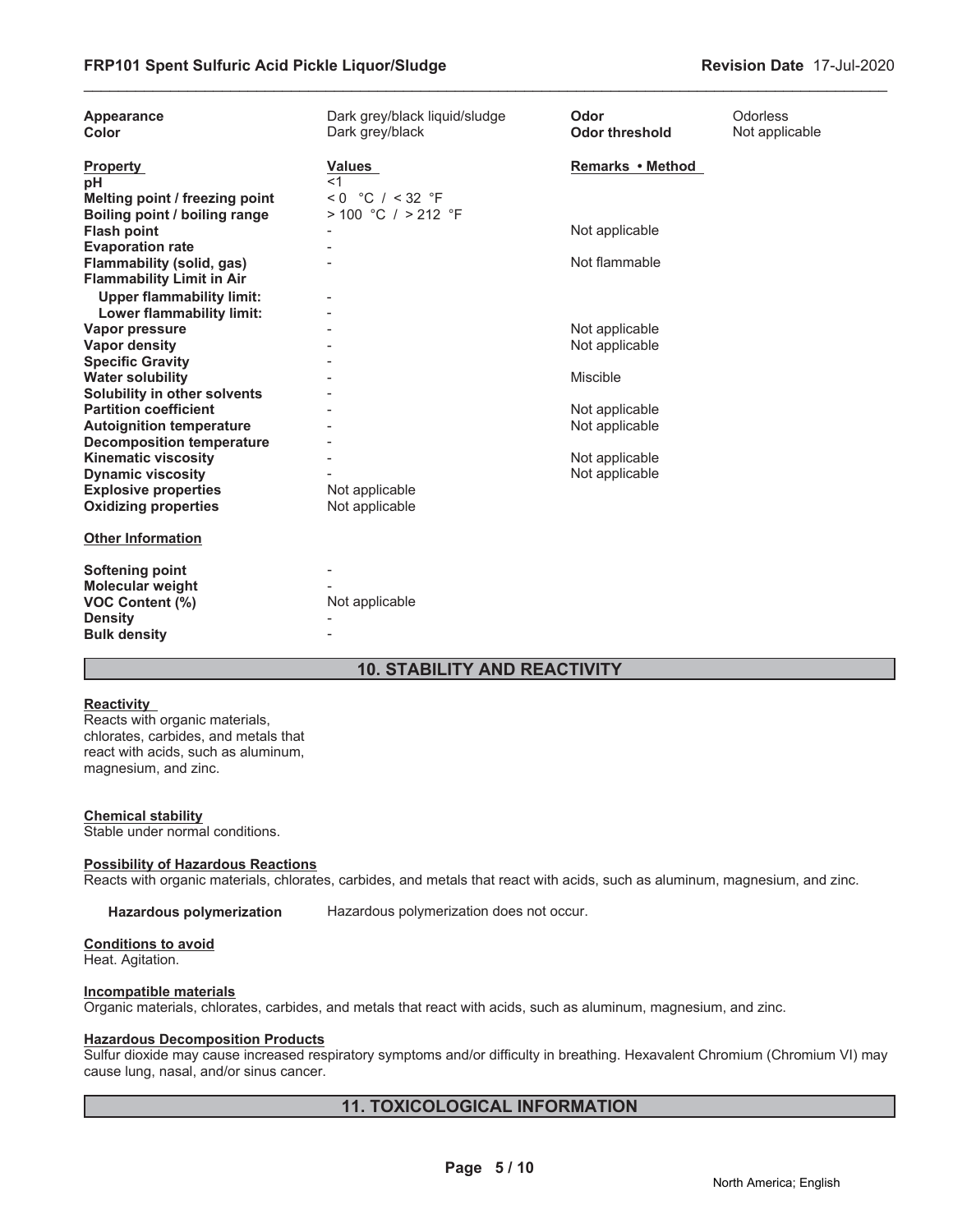#### **Information on likely routes of exposure**

#### **Product Information**

| <b>Inhalation</b>   | May cause cancer by inhalation. May cause damage to respiratory track through prolonged<br>and repeated exposure if inhaled. |
|---------------------|------------------------------------------------------------------------------------------------------------------------------|
| Eye contact         | Causes severe eye damage.                                                                                                    |
| <b>Skin Contact</b> | Causes severe skin burns. May cause sensitization by skin contact.                                                           |
| Ingestion           | Harmful if swallowed.                                                                                                        |

\_\_\_\_\_\_\_\_\_\_\_\_\_\_\_\_\_\_\_\_\_\_\_\_\_\_\_\_\_\_\_\_\_\_\_\_\_\_\_\_\_\_\_\_\_\_\_\_\_\_\_\_\_\_\_\_\_\_\_\_\_\_\_\_\_\_\_\_\_\_\_\_\_\_\_\_\_\_\_\_\_\_\_\_\_\_\_\_\_\_\_\_\_

| <b>Chemical Name</b>             | Oral LD50         | Dermal LD50              | <b>Inhalation LC50</b> |
|----------------------------------|-------------------|--------------------------|------------------------|
| Water<br>7732-18-5               |                   |                          |                        |
| Iron<br>7439-89-6                | 98,600 mg/kg bw   | $\overline{\phantom{a}}$ | $> 0.25$ mg/L          |
| Diiron trioxide<br>1309-37-1     | > 5000 mg/kg bw   | $\overline{\phantom{a}}$ | $> 5$ mg/L             |
| Sulfuric acid<br>7664-93-9       | 2140 mg/kg bw     | $\overline{\phantom{a}}$ | $375 \text{ mg/m}^3$   |
| Calcium dihydroxide<br>1305-62-0 | > 2000 mg/kg bw   | $> 2,500$ mg/kg bw       | $> 6.04$ mg/L          |
| Nickel monoxide<br>1313-99-1     | > 11,000 mg/kg bw | $\blacksquare$           | $> 5.08$ mg/L          |
| Nickel<br>7440-02-0              | > 9000 mg/kg bw   | $\blacksquare$           | $> 10.2$ mg/L          |
| Manganese<br>7439-96-5           | >2000 mg/kg bw    | $\overline{\phantom{a}}$ | $>5.14$ mg/L           |
| Chromium Oxide<br>1308-38-9      | > 1500 mg/kg bw   | $\blacksquare$           | $> 5.41$ mg/L          |
| <b>Chromium</b><br>7440-47-3     | > 3400 mg/kg bw   | -                        | $> 5.41$ mg/L          |
| Aluminum<br>7429-90-5            | 15,900 mg/kg bw   | $\blacksquare$           | $> 1$ mg/L             |

#### **Information on toxicological effects**

**Symptoms** May cause skin burns. May cause burning sensation or redness in the eyes. May cause severe upper respiratory irritation if inhaled. May cause acute gastrointestinal effects if swallowed. May cause sensitization by skin contact.

#### **Delayed and immediate effects as well as chronic effects from short and long-term exposure**

**Acute toxicity**<br> **Acute toxicity**<br> **Skin corrosion/irritation**<br>
Causes severe skin burns. **Skin corrosion/irritation** Causes severe skin burns.<br>**Serious eye damage/eye irritation** Causes severe eye damage. Serious eye damage/eye irritation **Sensitization**<br> **Sensitization**<br> **Germ cell mutagenicity**<br> **Contact Act Product not classified. Germ cell mutagenicity<br>Carcinogenicity** May cause cancer by inhalation.

| <b>Chemical Name</b> | <b>ACGIH</b>   | <b>IARC</b> | <b>NTP</b>             | <b>OSHA</b> |
|----------------------|----------------|-------------|------------------------|-------------|
| Sulfuric acid        | A <sub>2</sub> | Group 1     | Known                  |             |
| 7664-93-9            |                |             |                        |             |
| Nickel monoxide      | A1             | Group 1     | Known                  |             |
| 1313-99-1            |                |             |                        |             |
| Nickel               |                | Group 1     | Known                  |             |
| 7440-02-0            |                | Group 2B    | Reasonably Anticipated |             |
| Chromium             |                | Group 3     |                        |             |
| 7440-47-3            |                |             |                        |             |

**Reproductive toxicity example 3 and Product not classified.**<br> **STOT - single exposure** Product not classified. **STOT - single exposure**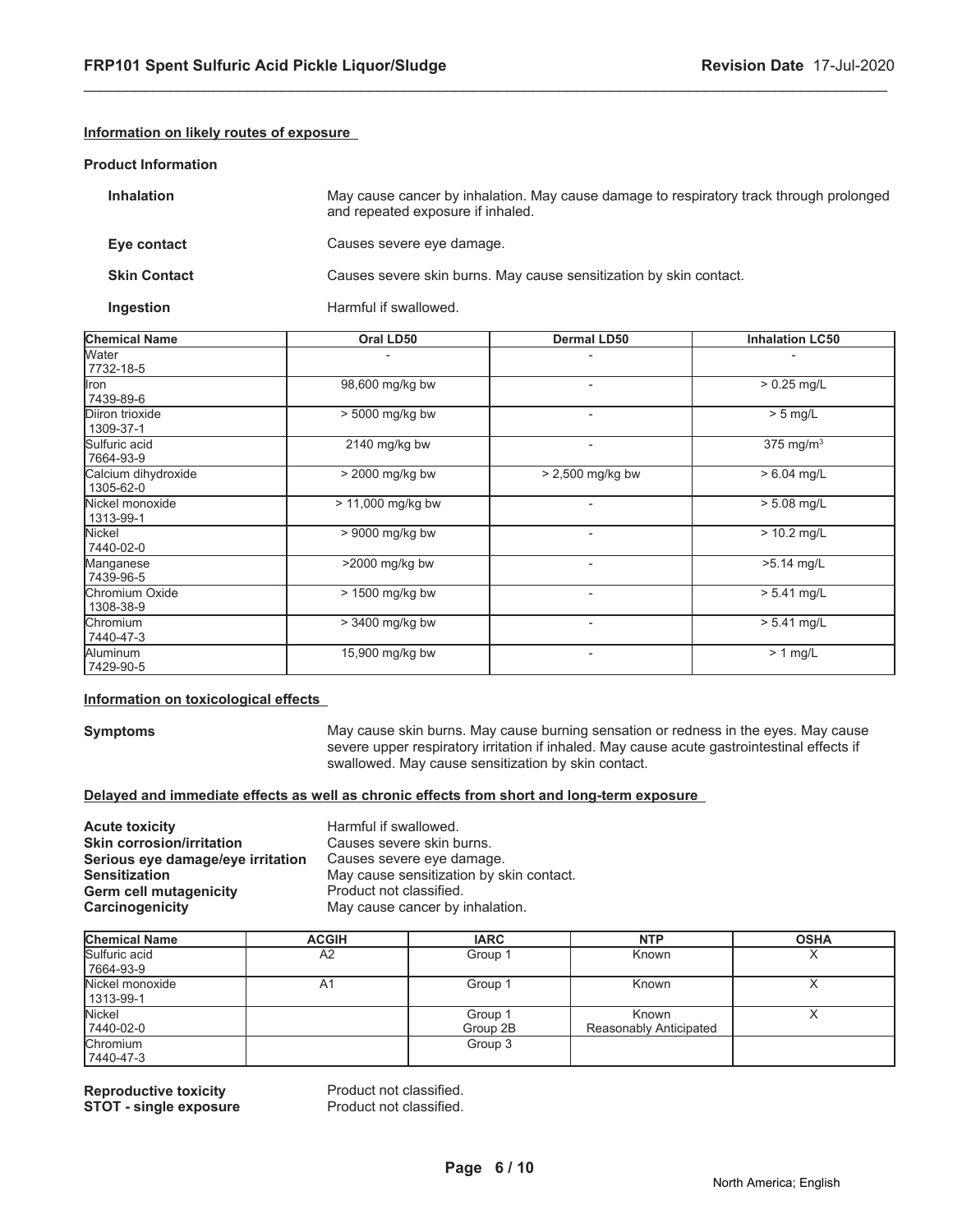**STOT - repeated exposure** May cause disorder and damage to the: Respiratory system.<br>**Aspiration hazard** Product not classified. Product not classified.

# **12. ECOLOGICAL INFORMATION**

\_\_\_\_\_\_\_\_\_\_\_\_\_\_\_\_\_\_\_\_\_\_\_\_\_\_\_\_\_\_\_\_\_\_\_\_\_\_\_\_\_\_\_\_\_\_\_\_\_\_\_\_\_\_\_\_\_\_\_\_\_\_\_\_\_\_\_\_\_\_\_\_\_\_\_\_\_\_\_\_\_\_\_\_\_\_\_\_\_\_\_\_\_

#### **Ecotoxicity**

This product as shipped is not classified for aquatic toxicity.

| <b>Chemical Name</b>             | Algae/aquatic plants                                                                                                                                                                                               | Fish                                                                                                                                                           | <b>Toxicity to</b><br>microorganisms                                                              | <b>Crustacea</b>                                                                                                                                                                        |
|----------------------------------|--------------------------------------------------------------------------------------------------------------------------------------------------------------------------------------------------------------------|----------------------------------------------------------------------------------------------------------------------------------------------------------------|---------------------------------------------------------------------------------------------------|-----------------------------------------------------------------------------------------------------------------------------------------------------------------------------------------|
| Water<br>7732-18-5               |                                                                                                                                                                                                                    |                                                                                                                                                                |                                                                                                   |                                                                                                                                                                                         |
| Iron<br>7439-89-6                |                                                                                                                                                                                                                    | The 96 h LC50 of 50% iron<br>oxide black in water to Daniol<br>rerio was greater than<br>10,000 mg/L.                                                          | The 3 h EC50 of iron oxide<br>for activated sludge was<br>greater than 10,000 mg/L.               | The 48 h EC50 of iron oxide<br>to Daphnia magna was<br>greater than 100 mg/L.                                                                                                           |
| Diiron trioxide<br>1309-37-1     | $\overline{a}$                                                                                                                                                                                                     | The 96 h LC50 of Diiron<br>trioxide to Danio rerio was<br>greater than or equal to<br>50,000 mg/L.                                                             | The 3 h EC50 of Diiron<br>trioxide for activated sludge<br>was greater than 10,000<br>$mg/L$ .    | The 48 h EC50 of Diiron<br>trioxide to Daphnia magna<br>was greater than or equal to<br>100 mg/L.                                                                                       |
| Sulfuric acid<br>7664-93-9       | The 72 h EC50 of Sulfuric<br>acid to Desmodesmus<br>subspicatus was greater<br>than 100 mg/L.                                                                                                                      | The 96 h LC50 of Sulfuric<br>acid to Lepomis macrochirus<br>was between 16 and 28<br>$mg/L$ .                                                                  | The 37 d NOEC of Sodium<br>sulphate for activated sludge<br>was 26 g/L.                           | The 48 h EC50 of Sulfuric<br>acid to Daphnia Magna was<br>greater than 100 mg/L.                                                                                                        |
| Calcium dihydroxide<br>1305-62-0 | The 72 h EC50 of Calcium<br>Dihydroxide to<br>Pseudokirchneriella<br>subcapitata was 184.57<br>$mg/L$ .                                                                                                            | The 96 h LC50 of Calcium<br>Dihydroxide to<br>Oncorhynchus mykiss was<br>50.6 mg/L.                                                                            | The 3 h EC50 of Calcium<br>Dihydroxide for activated<br>sludge was 300.4 mg/L.                    | The 48-hr EC50 of Calcium<br>Dihydroxide for Daphnia<br>magna was 49.1 mg/L.                                                                                                            |
| Nickel monoxide<br>1313-99-1     | The 72 h EC50 of Nickel to<br>Pseudokirchneriella<br>subcapitata ranged from<br>81.5 to 148 µg/L.                                                                                                                  | The 96 h LC50 of Nickel<br>dichloride to Oncorhynchus<br>mykiss was 15.3 mg/L.                                                                                 | The 30 min EC50 of Nickel<br>for activated sludge was 33<br>$mg/L$ .                              | The 48h LC50 of Nickel<br>range from 74.4 µg Ni/L to<br>276 µg Ni/L for Ceriodaphnia<br>dubia.                                                                                          |
| Nickel<br>7440-02-0              | NOEC/EC10 values range<br>from 12.3 µg/l for<br>to 425 µg/l for<br>Pseudokirchneriella<br>subcapitata.                                                                                                             | The 96h LC50s values range<br>from 0.4 mg Ni/L for<br>Scenedesmus accuminatus Pimephales promelas to 320<br>mg Ni/L for Brachydanio<br>rerio.                  | The 30 min EC50 of nickel<br>for activated sludge was 33<br>mg Ni/L.                              | The 48h LC50s values range<br>from 0.013 mg Ni/L for<br>Ceriodaphnia dubia to 4970<br>mg Ni/L for Daphnia magna.                                                                        |
| Manganese<br>7439-96-5           | The 72 h EC50 of<br>manganese to<br>Desmodesmus subspicatus<br>was 2.8 mg of Mn/L.                                                                                                                                 | The 96 h LC50 of<br>manganese to<br>Oncorhynchus mykiss was<br>greater than 3.6 mg of Mn/L                                                                     | The 3 h EC50 of manganese<br>for activated sludge was<br>greater than 1000 mg/L.                  | The 48 h EC50 of<br>manganese to Daphnia<br>magna was greater than 1.6<br>$mg/L$ .                                                                                                      |
| Chromium Oxide<br>1308-38-9      | hydroxide sulphate to<br>Desmodesmus subspicatus<br>was greater than 848.6 µg/L.                                                                                                                                   | The 72 h EC50 of Chromium The 96 h LC50 of Chromium<br>oxide to Danio rerio was<br>greater than 10,000 mg/L<br>(solubility of Chromium oxide<br>was 2.9 µg/L). | The 3 h EC50 of Potassium<br>chromium sulphate<br>dodecahydrate was greatger<br>than 10,000 mg/L. |                                                                                                                                                                                         |
| Chromium<br>7440-47-3            |                                                                                                                                                                                                                    |                                                                                                                                                                |                                                                                                   |                                                                                                                                                                                         |
| Aluminum<br>7429-90-5            | The 96-h EC50 values for<br>reduction of biomass of<br>Pseudokirchneriella<br>subcapitata in AAP-Medium<br>at pH 6, 7, and 8 were<br>estimated as 20.1, 5.4, and<br>150.6 µg/L, respectively, for<br>dissolved Al. | The 96 h LC50 of aluminum<br>to Oncorhynchus mykiss<br>was 7.4 mg of Al/L at pH 6.5<br>and 14.6 mg of Al/L at pH<br>7.5                                        |                                                                                                   | The 48-hr LC50 for<br>Ceriodaphnia dubia exposed<br>to Aluminium chloride<br>increased from 0.72 to<br>greater than 99.6 mg/L with<br>water hardness increasing<br>from 25 to 200 mg/L. |

**Other adverse effects**

# **13. DISPOSAL CONSIDERATIONS**

#### **Waste treatment methods**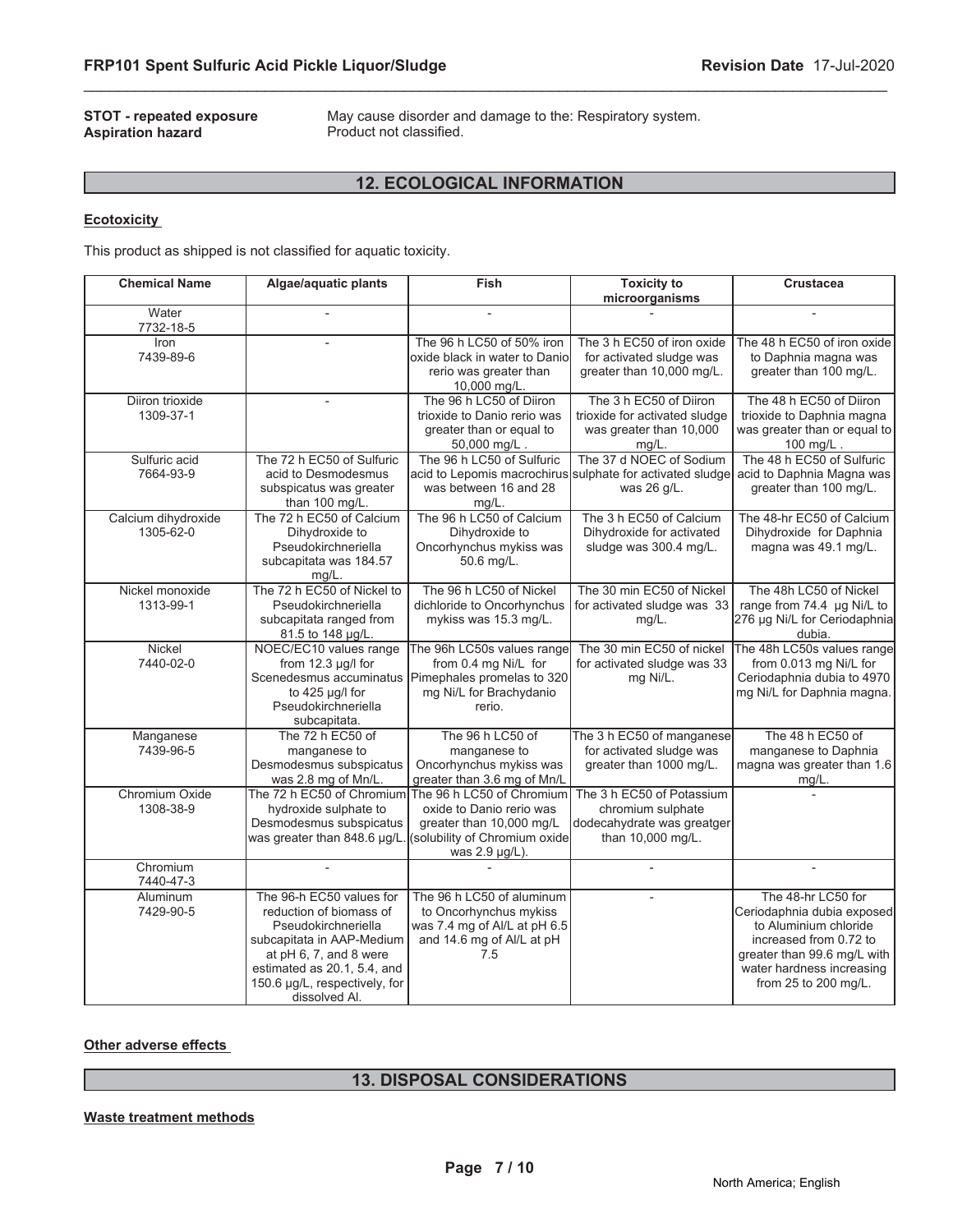# **Disposal of wastes** Disposal should be in accordance with applicable regional, national and local laws and regulations. Spent Pickle Liquor generated by steel finishing operations of facilities within the iron and steel industry (SIC Codes 331 and 332) is RCRA Hazardous Waste K062, if disposed. **Contaminated packaging** Disposal should be in accordance with applicable regional, national and local laws and regulations.

\_\_\_\_\_\_\_\_\_\_\_\_\_\_\_\_\_\_\_\_\_\_\_\_\_\_\_\_\_\_\_\_\_\_\_\_\_\_\_\_\_\_\_\_\_\_\_\_\_\_\_\_\_\_\_\_\_\_\_\_\_\_\_\_\_\_\_\_\_\_\_\_\_\_\_\_\_\_\_\_\_\_\_\_\_\_\_\_\_\_\_\_\_

| <b>Chemical Name</b> | <b>RCRA - D Series Wastes</b> |
|----------------------|-------------------------------|
| Chromium             | 5.0 mg/L regulatory level     |
| 7440-47-3            |                               |

# **14. TRANSPORT INFORMATION**

| DOT                             | Regulated                                                                                                                          |
|---------------------------------|------------------------------------------------------------------------------------------------------------------------------------|
| UN/ID No.                       | 1832                                                                                                                               |
| Proper shipping name            | Sulfuric Acid, Spent                                                                                                               |
| <b>Hazard Class</b>             | 8                                                                                                                                  |
| <b>Packing Group</b>            |                                                                                                                                    |
| <b>Reportable Quantity (RQ)</b> | "(RQ)", if quantity in an individual container equals or exceeds the Reportable Quantity"<br>(RQ) of 5000 pounds of sulfuric acid. |
| <b>Special Provisions</b>       | A3, A7, B2, B83, B84, IB2, N34, T8, TP2                                                                                            |
| <b>Emergency Response Guide</b> | 137                                                                                                                                |
| <b>Number</b>                   |                                                                                                                                    |

# **15. REGULATORY INFORMATION**

| <b>International Inventories</b> |          |
|----------------------------------|----------|
| <b>TSCA</b>                      | Complies |
| <b>DSL/NDSL</b>                  | Complies |
| <b>EINECS/ELINCS</b>             | Complies |
| <b>ENCS</b>                      | Complies |
| <b>IECSC</b>                     | Complies |
| <b>KECL</b>                      | Complies |
| <b>PICCS</b>                     | Complies |
| <b>AICS</b>                      | Complies |

 **Legend:** 

 **TSCA** - United States Toxic Substances Control Act Section 8(b) Inventory

 **DSL/NDSL** - Canadian Domestic Substances List/Non-Domestic Substances List

 **EINECS/ELINCS** - European Inventory of Existing Chemical Substances/European List of Notified Chemical Substances

 **ENCS** - Japan Existing and New Chemical Substances

**IECSC** - China Inventory of Existing Chemical Substances

 **KECL** - Korean Existing and Evaluated Chemical Substances

 **PICCS** - Philippines Inventory of Chemicals and Chemical Substances

 **AICS** - Australian Inventory of Chemical Substances

#### **US Federal Regulations**

#### **SARA 313**

Section 313 of Title III of the Superfund Amendments and Reauthorization Act of 1986 (SARA). This product contains a chemical or chemicals which are subject to the reporting requirements of the Act and Title 40 of the Code of Federal Regulations, Part 372. Sulfuric acid only applies if it is in aerosol form.

| <b>Chemical Name</b>        | <b>CAS No.</b> | Weight-% | SARA 313 - Threshold Values % |
|-----------------------------|----------------|----------|-------------------------------|
| Sulfuric acid - 7664-93-9   | 7664-93-9      | $2 - 25$ |                               |
| Nickel monoxide - 1313-99-1 | 1313-99-1      | ი - 5    |                               |
| Nickel - 7440-02-0          | 7440-02-0      | 0 - 5    |                               |
| Manganese - 7439-96-5       | 7439-96-5      | 0 - 5    |                               |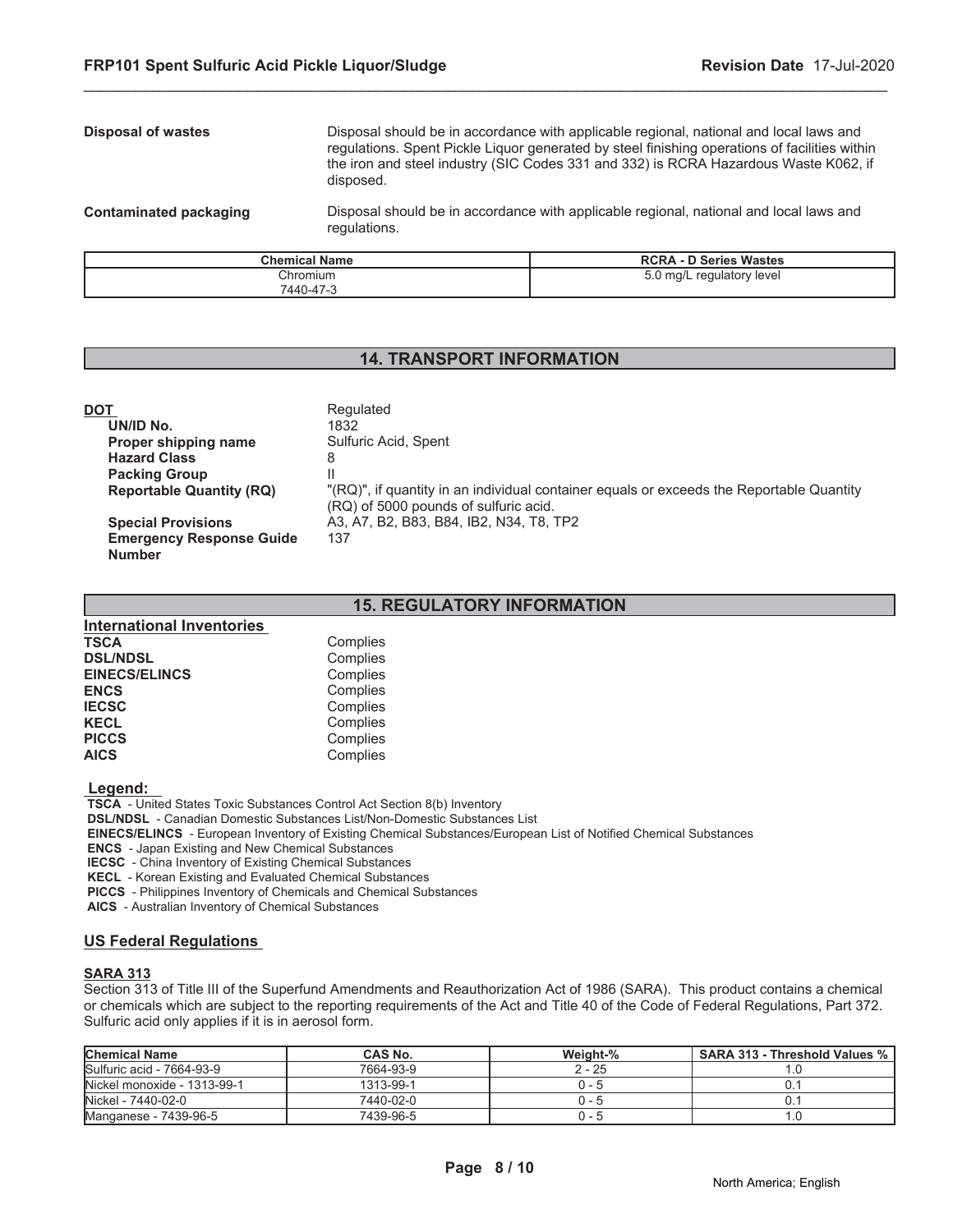| SARA 311/312 Hazard Categories |  |  |  |  |
|--------------------------------|--|--|--|--|

| Acute health hazard               | <b>Yes</b> |
|-----------------------------------|------------|
| <b>Chronic Health Hazard</b>      | Yes        |
| <b>Fire hazard</b>                | Nο         |
| Sudden release of pressure hazard | No         |
| <b>Reactive Hazard</b>            | Nο         |

#### **CWA (Clean Water Act)**

This product contains the following substances which are regulated pollutants pursuant to the Clean Water Act (40 CFR 122.21 and 40 CFR 122.42)

| <b>Chemical Name</b>         | <b>CWA - Reportable</b><br><b>Quantities</b> | <b>CWA - Toxic Pollutants</b> | <b>CWA - Priority Pollutants</b> | <b>CWA - Hazardous</b><br><b>Substances</b> |
|------------------------------|----------------------------------------------|-------------------------------|----------------------------------|---------------------------------------------|
| Sulfuric acid<br>7664-93-9   | 1000 lb                                      |                               |                                  |                                             |
| Nickel monoxide<br>1313-99-1 |                                              |                               |                                  |                                             |
| Nickel<br>7440-02-0          |                                              |                               | $\check{ }$<br>⋏                 |                                             |
| Chromium<br>7440-47-3        |                                              |                               | Х                                |                                             |

# **CERCLA**

This material, as supplied, contains one or more substances regulated as a hazardous substance under the Comprehensive Environmental Response Compensation and Liability Act (CERCLA) (40 CFR 302)

| <b>Chemical Name</b>       | <b>Hazardous Substances RQs</b> |
|----------------------------|---------------------------------|
| Sulfuric acid<br>7664-93-9 | 1000 lb                         |
| <b>Nickel</b><br>7440-02-0 | 100 <sub>lb</sub>               |
| Chromium<br>7440-47-3      | 5000 lb                         |

# **US State Regulations**

# **California Proposition 65**

This product contains the Proposition 65 chemicals listed below. Proposition 65 warning label available at ATImetals.com.

| <b>Chemical Name</b>        | <b>California Proposition 65</b> |
|-----------------------------|----------------------------------|
| Sulfuric acid - 7664-93-9   | Carcinogen                       |
| Nickel monoxide - 1313-99-1 | Carcinoɑen                       |
| Nickel - 7440-02-0          | Carcinogen                       |

#### **U.S. State Right-to-Know Regulations**

| <b>Chemical Name</b>         | <b>New Jersey</b> | <b>Massachusetts</b> | Pennsylvania |
|------------------------------|-------------------|----------------------|--------------|
| Water<br>7732-18-5           |                   |                      | ⋏            |
| Sulfuric acid<br>7664-93-9   | X                 |                      | X            |
| Nickel monoxide<br>1313-99-1 | X                 | X                    | X            |
| Nickel<br>7440-02-0          | X                 | X                    | x            |
| Manganese<br>7439-96-5       | X                 | X                    | X            |
| Chromium<br>7440-47-3        | X                 | X                    | X            |
| <b>Aluminum</b><br>7429-90-5 | X                 | X                    | X            |

#### **U.S. EPA Label Information**